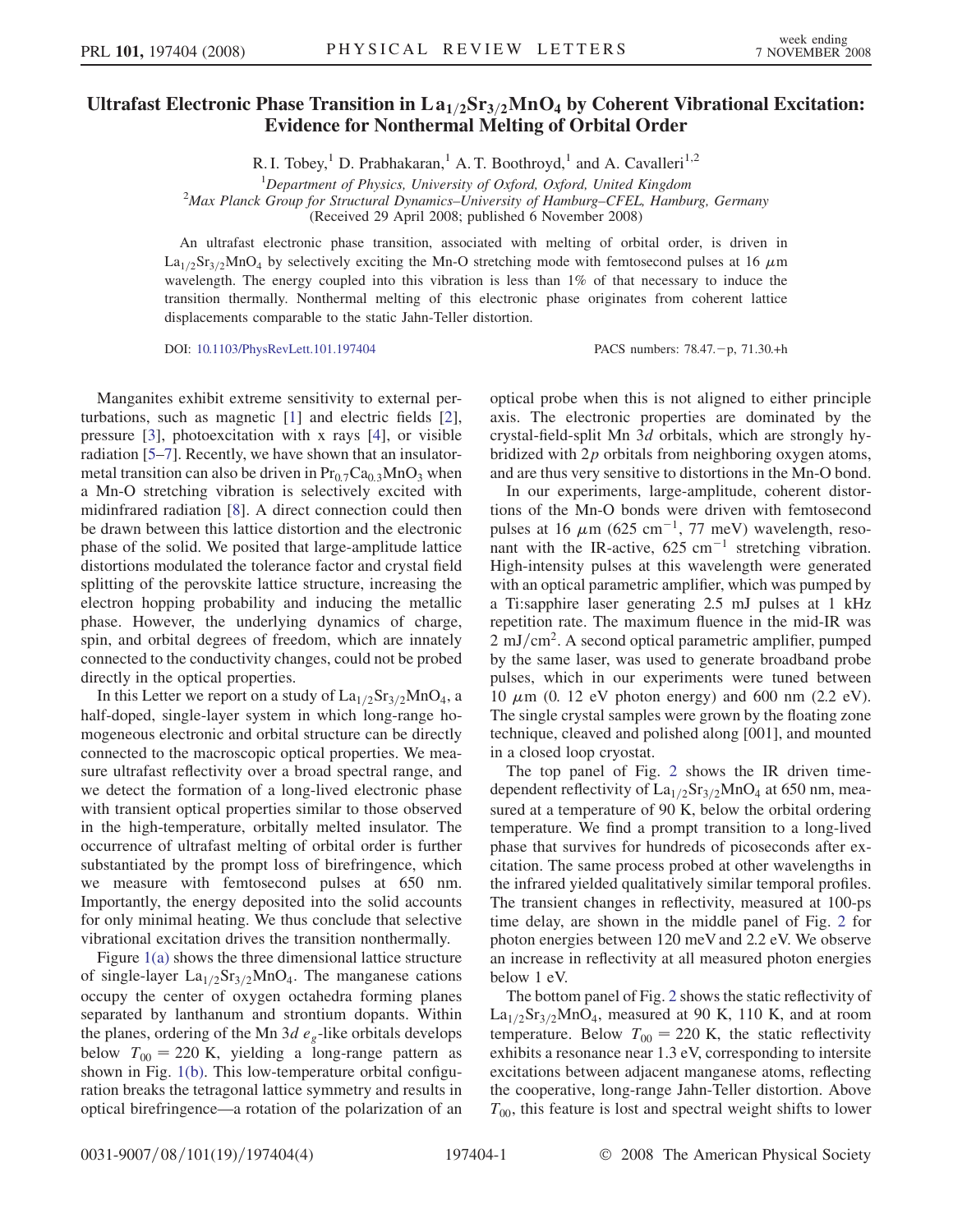<span id="page-1-0"></span>

FIG. 1 (color online). Structure of  $La<sub>1/2</sub>Sr<sub>3/2</sub>MnO<sub>4</sub>$ . (a) Three dimensional structure of single-layer  $La<sub>1/2</sub>Sr<sub>3/2</sub>MnO<sub>4</sub>$ consists of planes of oxygen octahedra separated by lanthanum and strontium dopants. A manganese atom occupies the center of the oxygen octahedra. (b) Below  $T_{00} = 220$  K, lattice-commensurate orbital ordering of Mn 3d  $e_g$ -like breaks the symmetry of the tetragonal lattice and results in optical birefringence. Near-edge optical properties derived from electronic hopping between adjacent Mn 3d atomic orbitals via hybridization with intermediate oxygen atoms.

energies. A comparison between reflectivity changes obtained by vibrational excitation and by static temperature tuning is also shown in the middle panel of Fig. 2. We note that the spectral response of the transient phase is the same as the change in static reflectivity when  $La<sub>1/2</sub>Sr<sub>3/2</sub>MnO<sub>4</sub>$  is heated between 90 K and room temperature, suggesting a similarity between the two phases.

Despite good qualitative matching, the absolute size of the transient reflectivity change is nearly 2 orders of magnitude smaller than that induced thermally. However, it is also important that the spectral response cannot be reconciled with changes observed for smaller temperature increases. This is shown by the 110–90 K differential reflectivity (dashed line in Fig. 2), where the sample remains in the orbitally ordered phase. We conclude that vibrational excitation only converts a fraction of the volume, creating domains of vibrationally induced product within the parent phase. By scaling this value by the mismatch in pump and probe depths, we estimate that the filling factor is approximately 5%. We expect complete transformation for higher excitation energies, not possible with the laser power used here.

The spectral response (Fig. 2, middle) suggests that vibrational excitation relaxes the Jahn-Teller-distorted low-temperature state [\[9\]](#page-3-0) and leads to a metastable phase where orbital order is melted. Ultrafast loss of orbital ordering can be directly confirmed by measuring timedependent birefringence [[10](#page-3-0)], which at 650 nm is proportional to the orbital-order parameter, as measured with resonant x-ray diffraction [[11](#page-3-0)]. For the sake of consistency, we measure this quantity in the same way as defined in Refs. [\[10,11\]](#page-3-0), i.e., as the normalized differential reflectiv-



FIG. 2 (color online). Static and transient reflectivity spectra. Top: The vibrationally induced changes in reflectivity at 90 K, probed at 650 nm, reveal a prompt and long-lived product phase. Middle: The spectral response at 100 ps time delay (data points) closely corresponds to the observed changes in reflectivity when the sample is heated above  $T_{00}$  (solid line), but not when the sample temperature is increased by 20 K (dashed line). Bottom: The spectral feature at 1.3 eV (arrow) is associated with orbital ordering. Above  $T_{00}$  (290 K), spectral weight shifts to lower energies.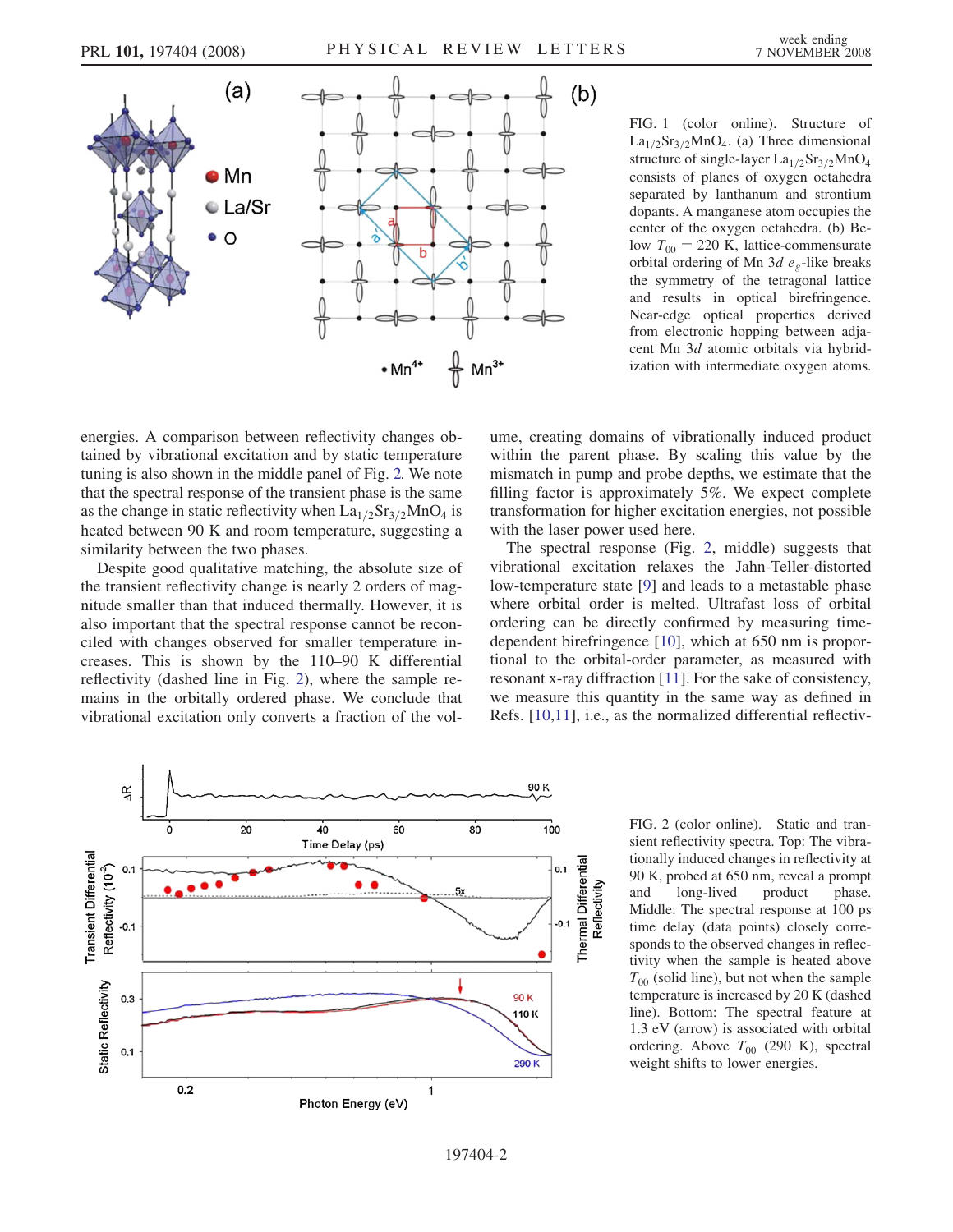<span id="page-2-0"></span>

FIG. 3 (color online). Ultrafast loss of birefringence. Selective excitation of the vibrational resonance at 80 meV results in the prompt destruction of orbital ordering and a loss of birefringence at 650 nm (black line). A cross correlation [gray (red) line] of the mid-IR pump and 650 nm indicates that melting occurs within the pulse width of the pump.

ity between  $s$  and  $p$  polarizations when the incident electric field is aligned at 45° from the two principal axes of the orbital crystal (see Fig. [1\)](#page-1-0). Figure 3 shows time-dependent birefringence, as measured at 650 nm after the same vibrational excitation. A prompt drop in birefringence is observed, directly indicating melting of orbital order. This state persists for hundreds of picoseconds. In Fig. 3, we also include a cross correlation of mid-IR pump and 650 nm probe pulses, as measured with the Kerr effect in ZnTe. The data show that birefringence is lost on a time scale identical to the rise time of the excitation pulse, indicative



of the ultrafast nature of this process. This is the first indication that the electronic phase transition is nonthermal, in that it occurs on a time scale that is significantly shorter than the known thermalization time for hot optical phonons in solids [\[12\]](#page-3-0). Yet, important details of the excitation mechanism are lost in our experiments. The lack of carrier-envelope phase stability results in excitation of lattice vibrations with different absolute phases for subsequent pump pulses, and the signature of the electric field is lost by averaging over many pump-probe cycles.

In Fig. 4 we plot the inverse of the threshold fluence [\[13\]](#page-3-0) against photon energy, exhibiting a sharp increase in efficiency below 100 meV, i.e., where absorption by optical phonon excitation sets in. For comparison, we also show the linear infrared absorption profile over the same range of pump energies. We find that the inverse threshold peaks at the position of the Mn-O stretching mode, but we cannot assess in any more detail the specific role of individual normal modes of the lattice. This is due to a combination of the broad spectrum of our ultrashort midinfrared pulses and strongly decreasing generation efficiencies for wavelengths longer than 18  $\mu$ m. Excitation at photon energies above the vibrational resonances still results in reflectivity changes, although the threshold increases by nearly 2 orders of magnitude already at 110 meV. Excitation of the electronic phase transition away from the absorption peak is likely the result of nonresonant coupling to the same 80 meV vibration, and possibly of the excitation of a coherent phonon-polariton mode, a mixture of lattice vibrations and propagating electromagnetic radiation. The threshold increases because the mechanical energy coupled into the mode decreases as the frequency is tuned away from the resonance [\[14–16\]](#page-3-0).

FIG. 4 (color online). Threshold behavior. As the pump wavelength is tuned to resonance the threshold fluence drops dramatically. The central photon energy is shown and the horizontal bars represent the full width at half maximum of the pump bandwidth measured using linear interferometric autocorrelation. The complex part of the index of refraction is shown as a guide for the eye (solid line). Inset shows threshold behavior for three pump photon energies.